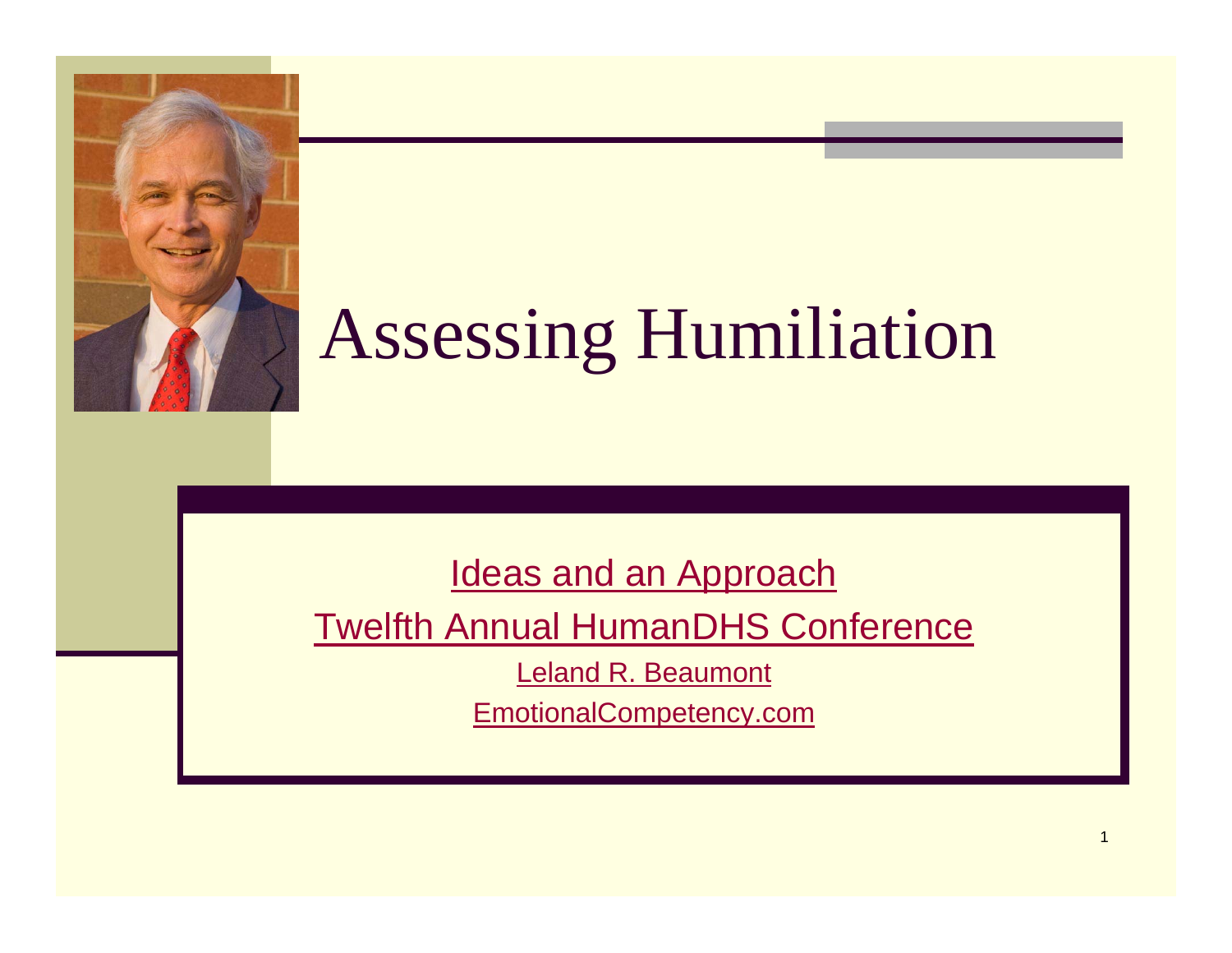### **Overview**

- **Problem Statement**
- Candidate Solution Proposals
- **E Systematic Solution Development**
- Recommended Next Steps

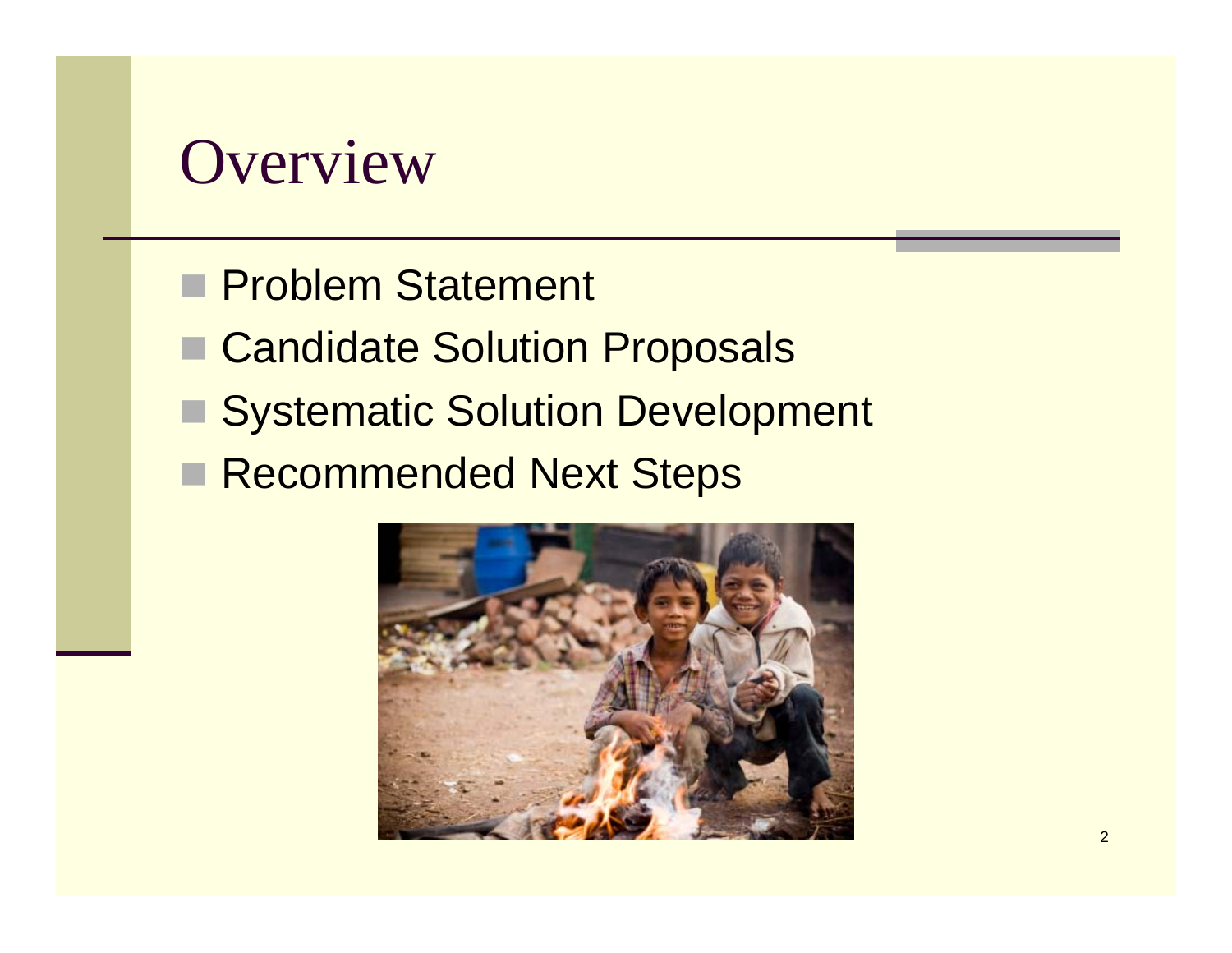### Problem Statement

"Find a way to measure humiliation in societies so that we can show to policy makers that humiliation is relevant and needs to be included into public policy making."

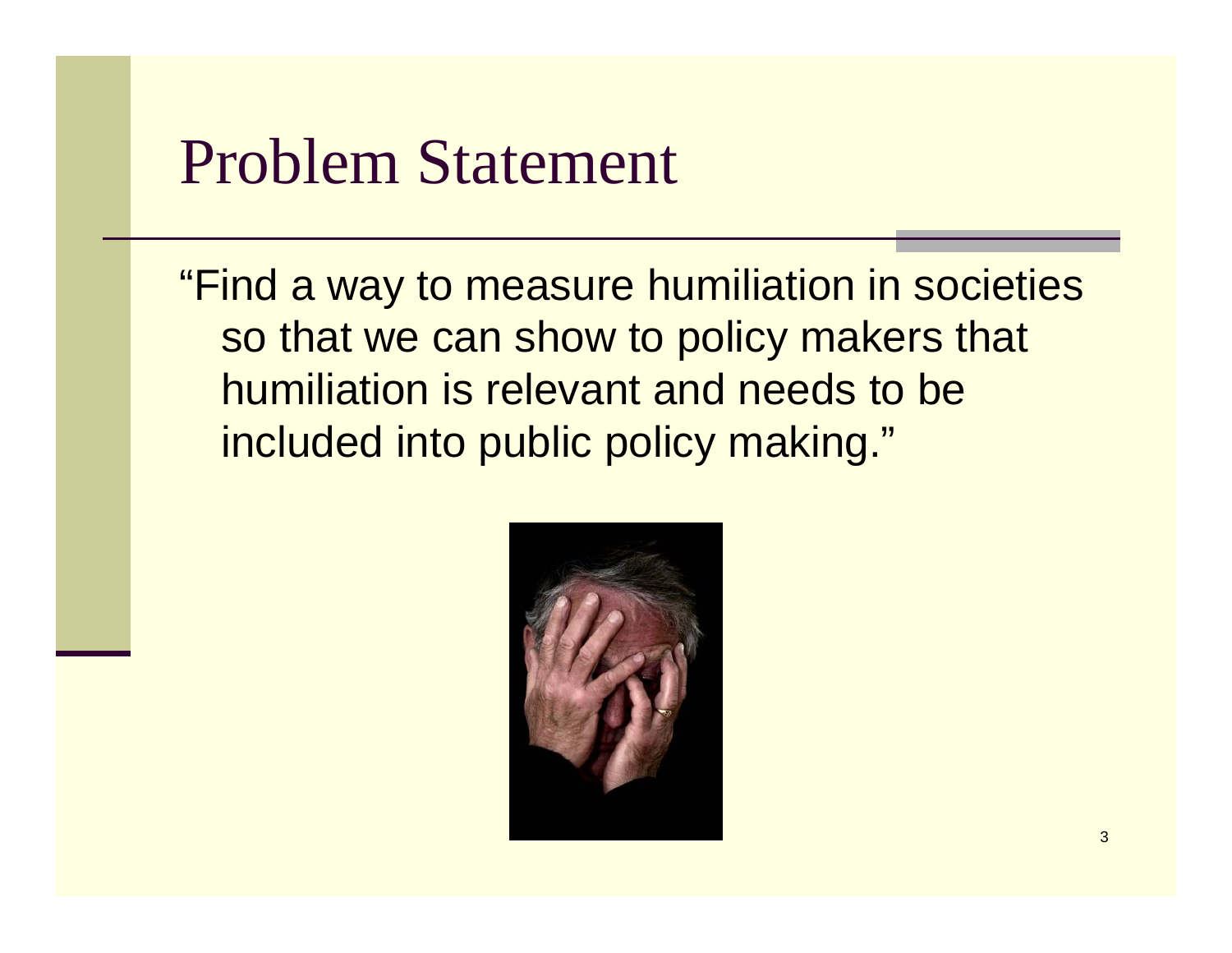### Problem Seeking

- Measure *Causes* of Humiliation (Humilators) and *Effects* of Humiliation (Humiliated)
- Scope: World, Nation, State, Region, Community, Organization, Family, Personal, ...
- Macroscopic (summary) and Microscopic (diagnostic)?
- Who collects data, compiles reports, publishes results, reads the reports, works to effect change, benefits from the results, opposes the results, pays the bills?
- Easy to administer and easy to interpret?
- Quantitative and Qualitative Assessment?
- Relative and Absolute measure?

. . .

One time snapshot and ongoing assessment?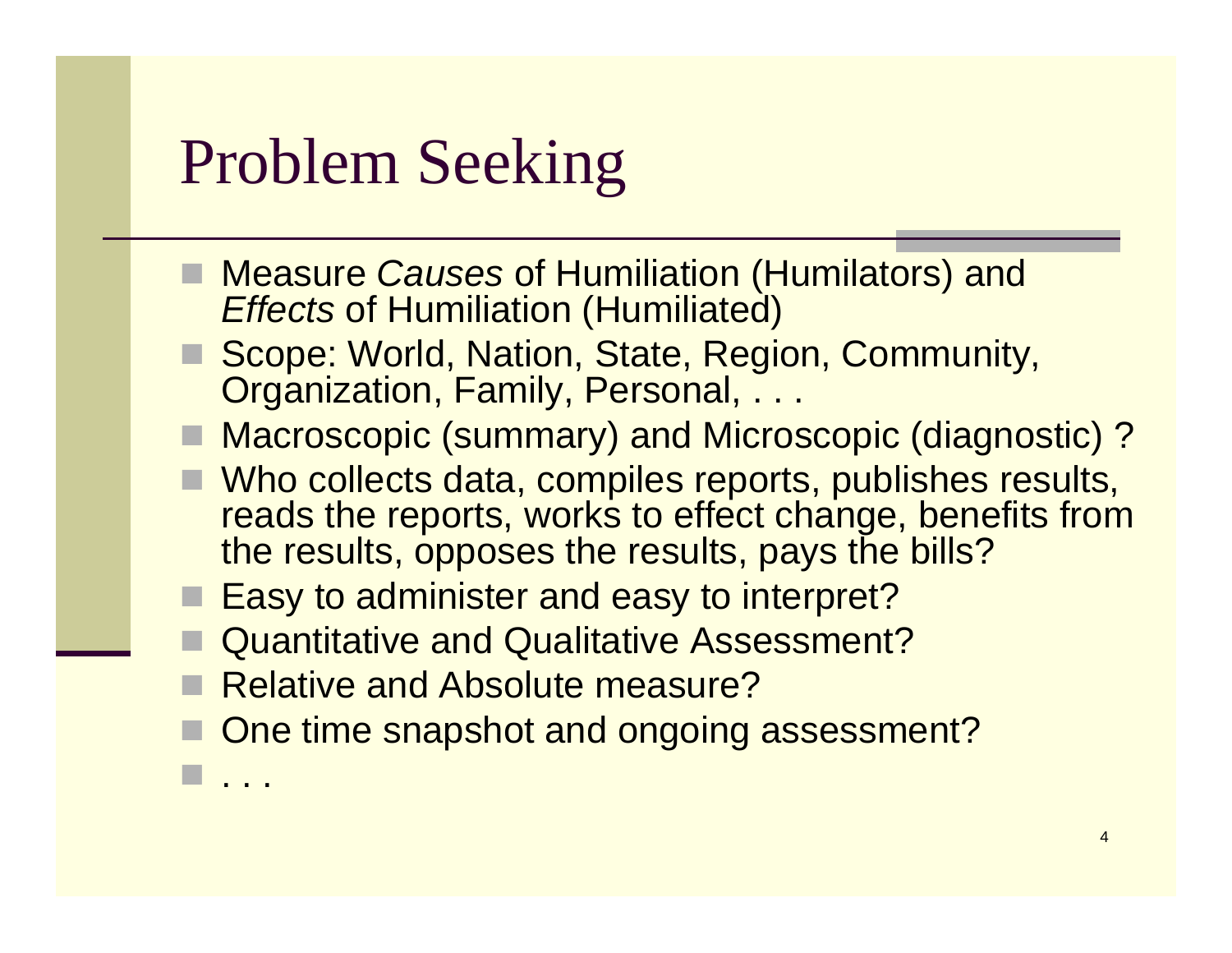### Candidate Solution Proposals

- Measure Human Rights
- Embrace Narratives
- Develop a Humiliation Impact Rating Scale
- Measure the Cost of Humiliation
- Fueling the H-Bomb Develop an Integrated Model
- Characterize the Neurobiology and Physiology of Humiliation
- Many more ideas . . .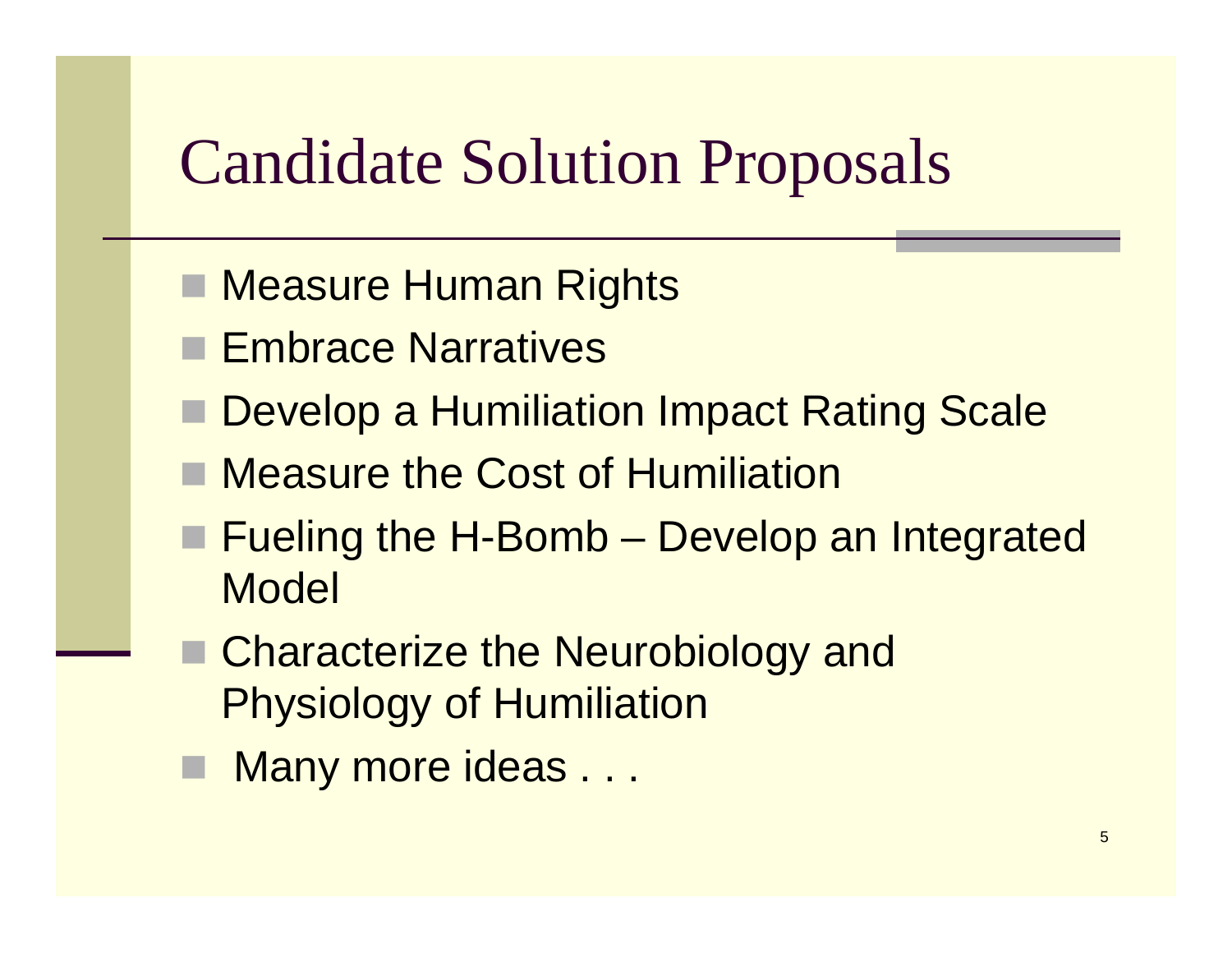### #1: Measure Human Rights

Premise: Human rights deficiencies lead to humiliation.

- П Use the [UN Declaration of Human Rights](http://www.un.org/Overview/rights.html) as the standard definition for Human Rights.
- L Two Approaches:
	- [Report on Protecting Human Rights](http://www.emotionalcompetency.com/hdi/hrguide.htm)
		- 75-Page report prepared by the assessed organization according to clear and detailed guidelines.
		- Example Report Item: Describe the approach your organization takes to protecting freedom, preserving equality, and recognizing dignity for all people.
		- Report is assessed and scored by HDHS Team using published guidelines. Results returned privately, publicized only if permitted.
		- Veracity assessed by various cross checks.
		- The integrity and prestige of the process, the constructive interactions it provides, and the privacy it preserves all encourage countries around the world to participate in this voluntary activity.
	- [Questionnaire on Human Rights](http://www.emotionalcompetency.com/hdi/hrq.htm)
		- m. Approximately 150 questions covering the 30 sections of the *Declaration* each rated on a 5-point scale.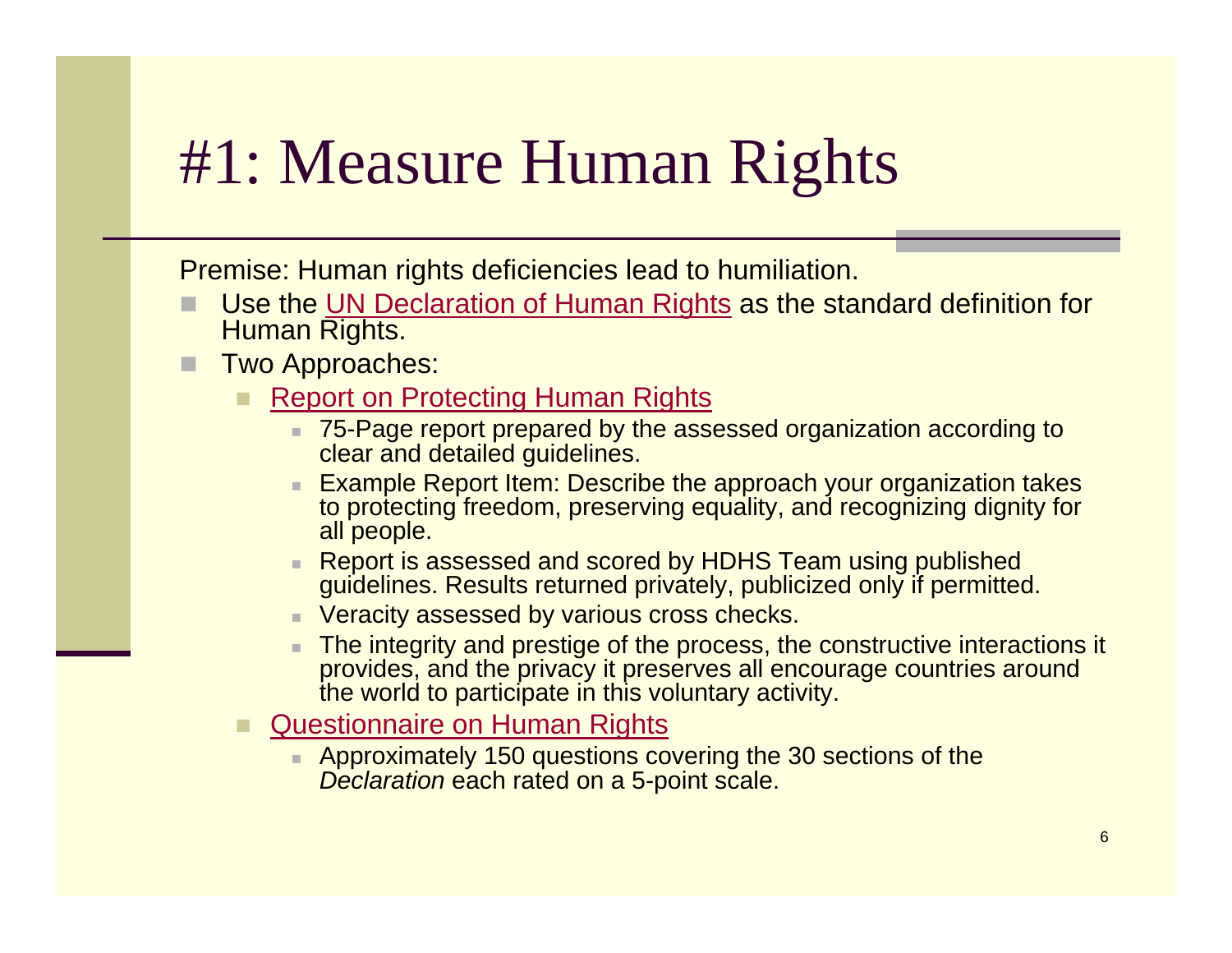### #2 Embrace Narratives

Humiliated people need to tell their story and have it heard.

- **This helps to identify the most highly leveraged** change that could reduce humiliation.
- Ask: "What single change (in the social, political, or physical environment) would be most effective in reducing the humiliation you experience."
	- This helps identify simple changes that can provide an important and rapid improvement. This also focuses priorities for the improvement efforts while it humanizes the process.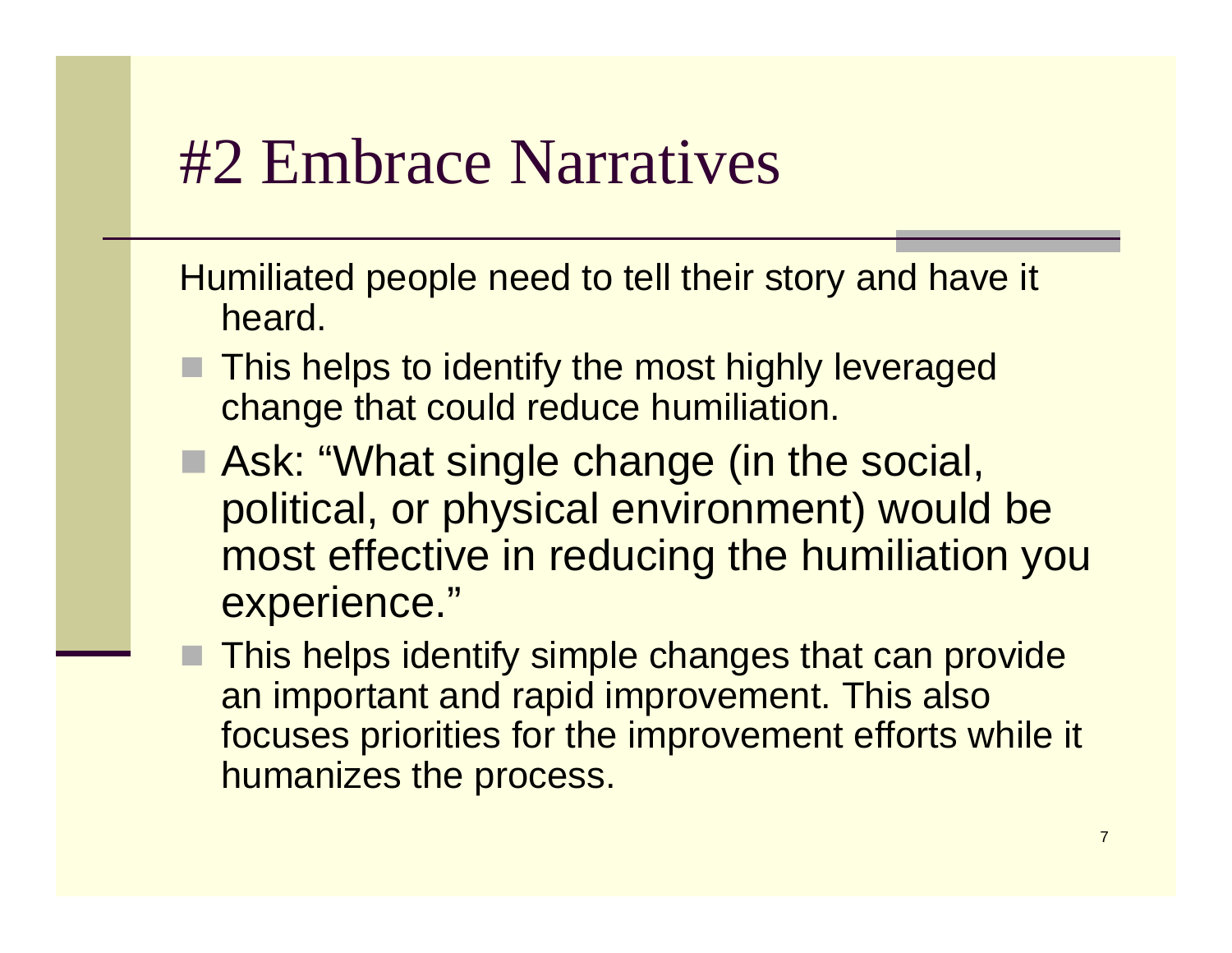### #3 Humiliation Impact Rating Scale

- $\blacksquare$  A landmark event early in the study of stress was the publication of the Social Readjustment Rating Scale ([SRRS](http://www.emotionalcompetency.com/srrs.htm)) which identifies and quantifies concrete examples of common stressors.
- П Humiliators—events causing humiliation—could be quantified by an [analogous scale](http://www.emotionalcompetency.com/hdi/hirs.htm) called the *Humiliation Impact Rating Scale*.
- П This Scale can help disentangle and sort out the experiences and behaviors of the perpetrator, humiliated victim, and the observer.
- It can help victims of humiliation avoid blaming themselves for how they feel about conditions they experience in their environment.
- п It can help overly sensitive people "just get over it" for the inevitable trivial insults we all experience.
- п The scale may need to be modulated by variables such as power differential, degree of injustice, and the vulnerability of the victim.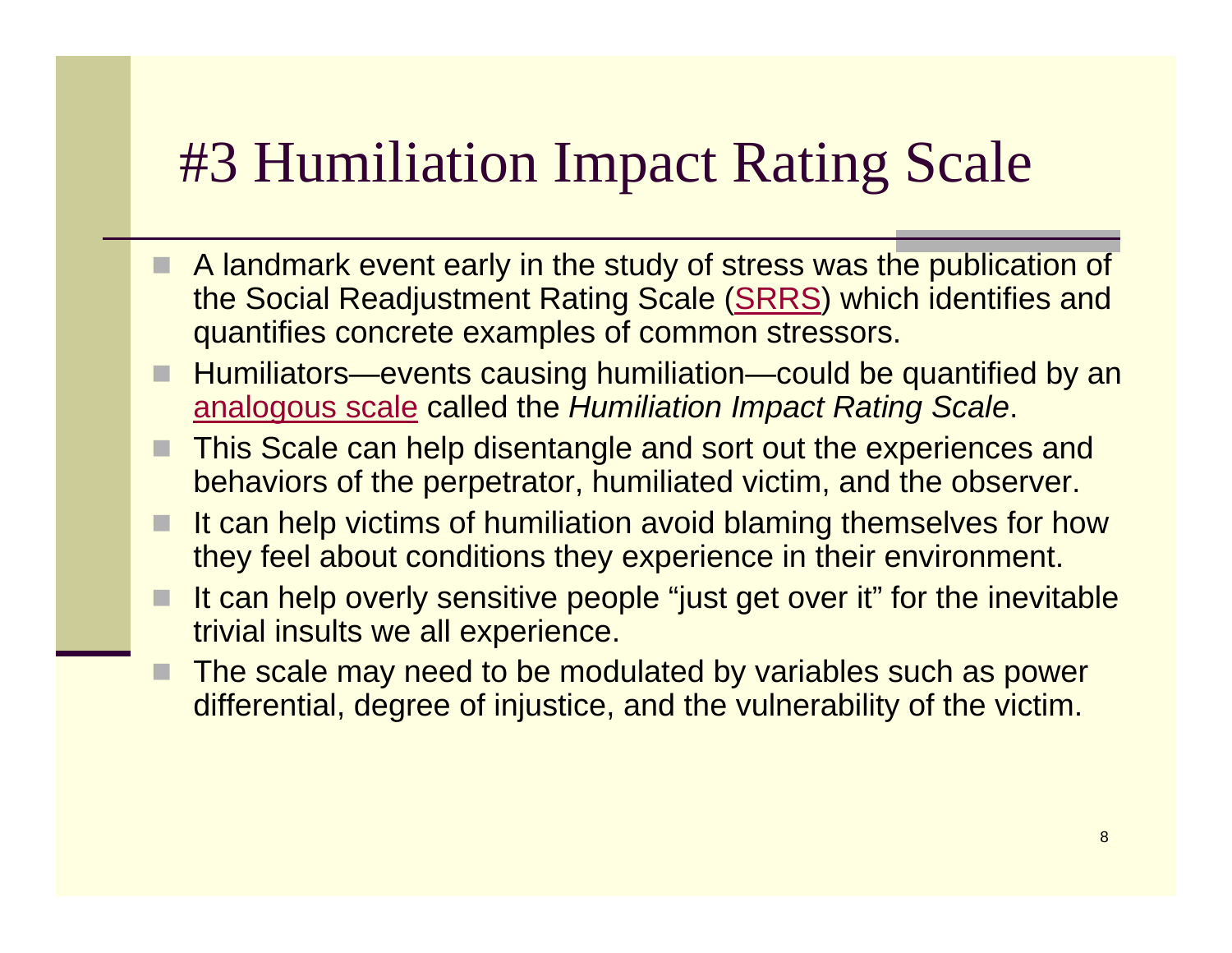### #4 Measure the Cost of Humiliation

- Premise: 1) Humiliation has real Human and Financial costs, 2) Money Talks
- Document the direct financial costs attributable to Humiliation:
	- Mumbai Attacks, 9/11 Tragedy, WWII . . .
	- TCH Total cost of Humiliation
- **Present these costs as potential savings** 
	- Reducing humiliating makes good business sense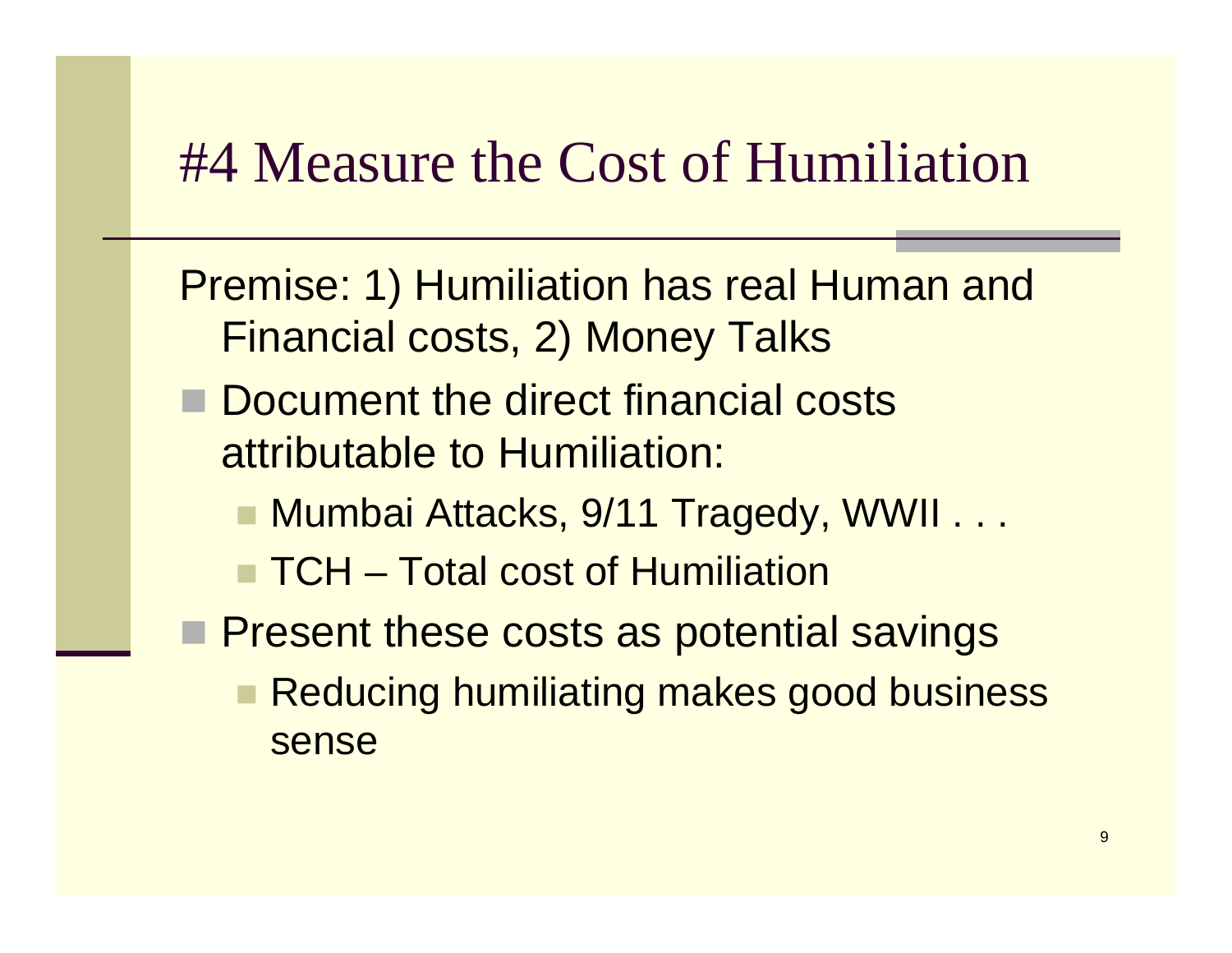### **#5 Fueling the H-Bomb – A Tentative Integrated Model**

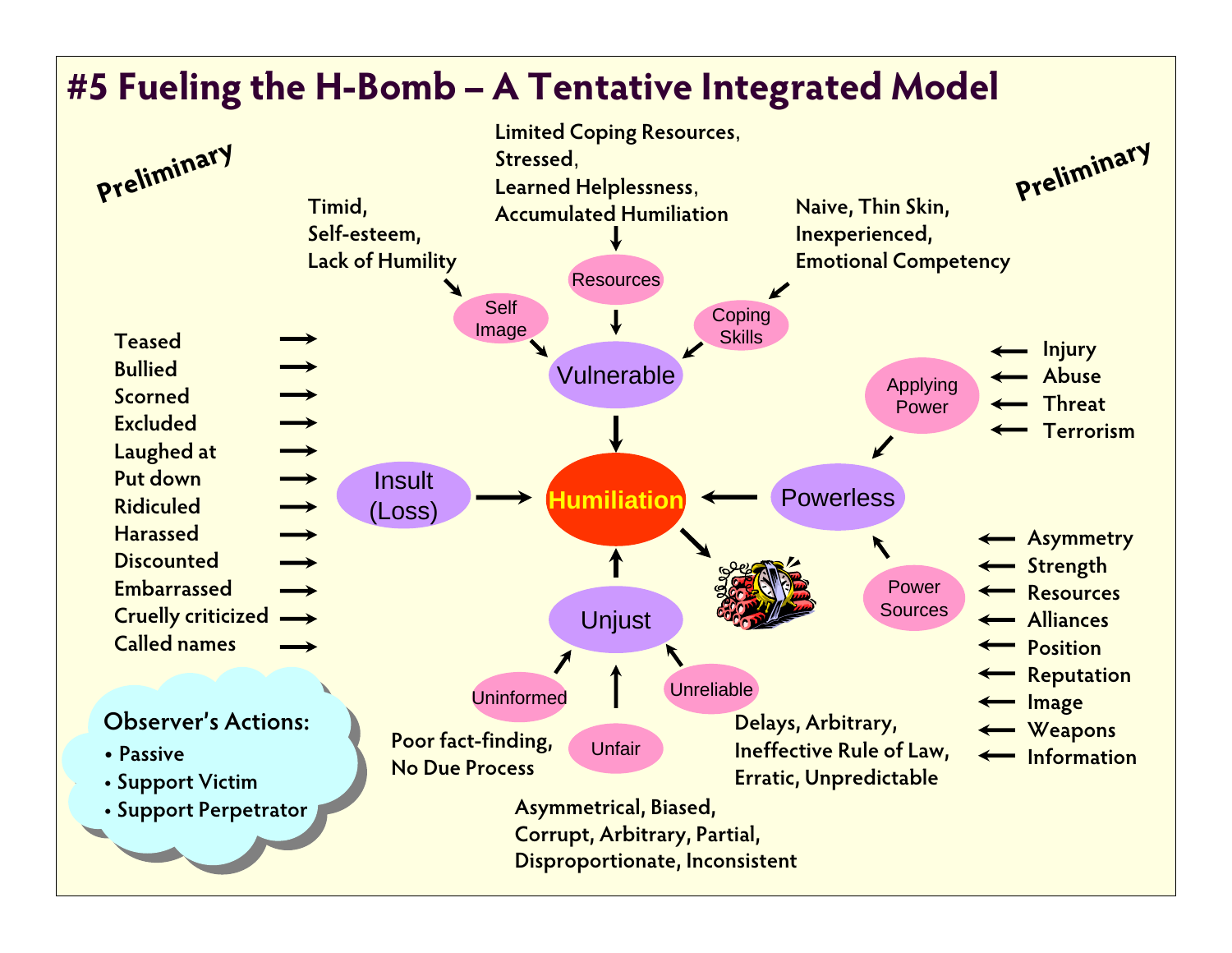### #6 Characterize the Neurobiology and Physiology of Humiliation

- The neurobiology of stress is described in Robert Sapolsky's book *Why Zebras Don't Get Ulcers*.
- The neurobiology of fear is described in Joseph E. Ledoux's book *The Emotional Brain*.
- **Humiliation is such a powerful effect it probably also** has a distinct physiological and neurobiological signature.
	- Discovering and describing that signature can help clarify and align our efforts.
	- Perhaps that signature can be objectively measured.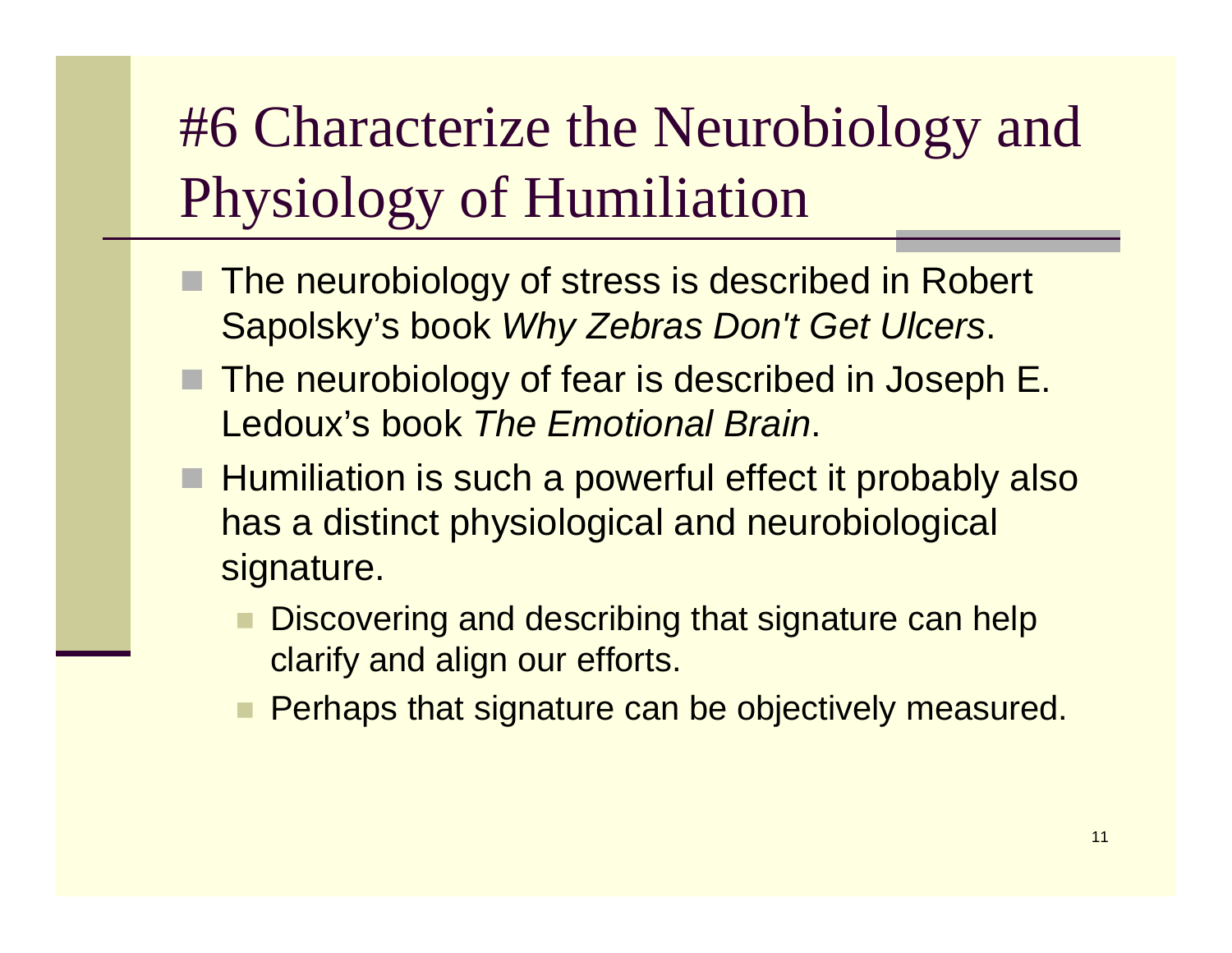## Systematic Solution Development

- **Problem Seeking, Problem Definition** 
	- What problem are we solving?
	- **How will we evaluate candidate solutions?**
	- **How will we know when we have succeeded?**
- Enumerate Candidate Solutions.
	- Generate a wealth of alternatives.
	- Expand the promising ideas into proposals.
- Choose Most Promising Proposals.
	- Staff, develop, deploy, and refine these
	- Help heal our world